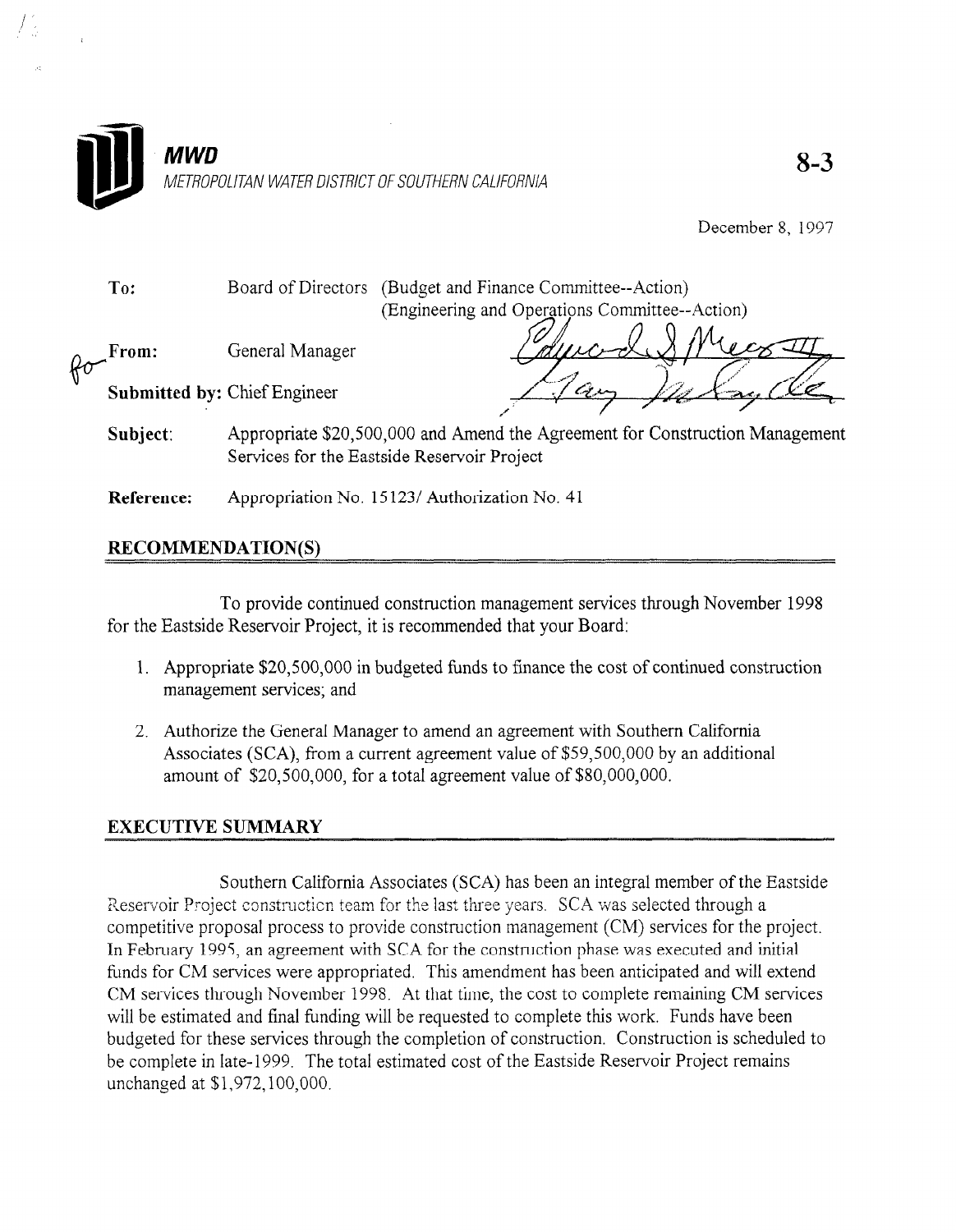## **JUSTIFICATION**

The work plan for the Eastside Reservoir Project included the utilization of consultant staff melded into an overall Consultant/Metropolitan CM team located at the site, SCA was selected through a competitive proposal process. Extending the existing agreement with SCA will provide continuity in the work and ensure that essential CM services remain in place through completion of construction.

# ALTERNATIVE(S) TO PROPOSED ACTION

## Use Metropolitan Staff

Metropolitan could determine not to amend the agreement and hire personnel experienced in this type of work which would result in additional administrative costs and probable construction delays.

## Reissue Request For Proposal

Metropolitan could reinitiate the selection process for a consultant to perform CM services. However, a competitive process was used for CM services and SCA was selected as the most qualified candidate out of five respondents. Reinitiating the process would result in increased administrative cost and probable construction delays, with no added benefit to Metropolitan.

## FUNDING REQUEST

| <b>Program Name:</b>               | <b>Eastside Reservoir Project</b>   |                                  |                         |                                  |
|------------------------------------|-------------------------------------|----------------------------------|-------------------------|----------------------------------|
| <b>Source of Funds:</b>            | 1996 Revenue Bond Construction Fund |                                  |                         |                                  |
| <b>Appropriation No.:</b><br>15123 | <b>Authorization No.:</b>           | 41                               | <b>FY 97/98 Budget:</b> | \$430,249,600                    |
|                                    |                                     |                                  |                         |                                  |
| <b>Requested Amount:</b>           | \$20,500,000                        | <b>Capital Program No.:</b>      |                         | 15123-S                          |
| <b>Total Appropriated Amount:</b>  | \$1,739,052,000                     | <b>Capital Program Page No.:</b> |                         | E37                              |
| <b>Total Program Estimate:</b>     | \$1,972,100,000                     | Program Category:                |                         | Supply & Delivery<br>Reliability |

## ACTIONS AND MILESTONES

- 1. Started Construction of Major Facilities: March 1996
- 2. Complete Construction of Major Facilities: Late- 1999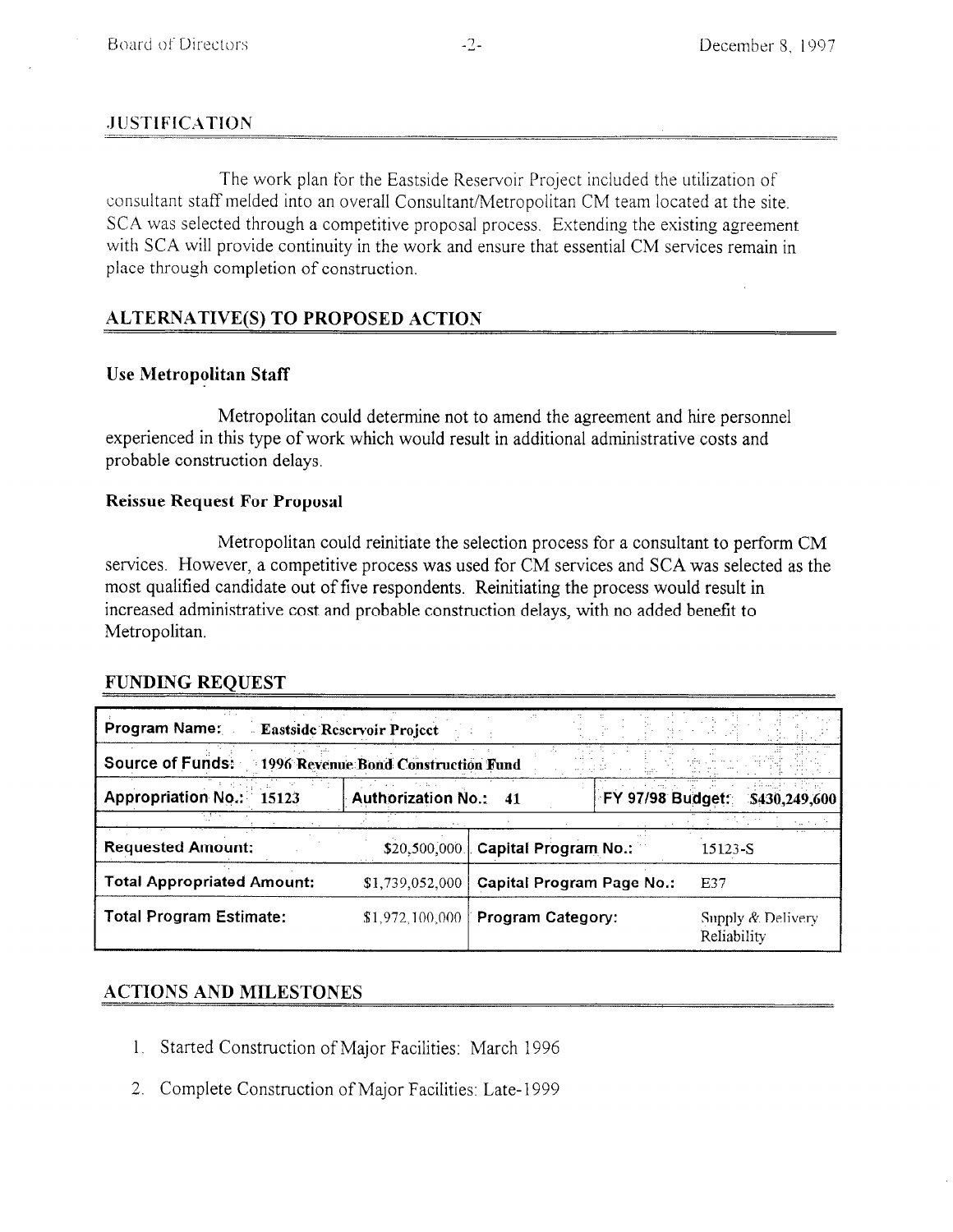Board of Directors **-3-**  $-3$ - December 8, 1997

## CEQA COMPLIANCE / ENVIRONMENTAL DOCUMENTATlON

All California Environmental Quality Act (CEQA) requirements have been satisfied for the proposed action. In October 1991, your Board certified the Final Environmental Impact Report for the ESRP. This action satisfied the provisions of CEQA, and no tirther environmental documentation or reviews are necessary for your Board to take action on these recommendations.

## CONTRACT SUMMARY

| <b>Contract Status:</b>     | <b>Amendment No. #2</b>                                                            | <b>Type of Selection:</b>            | Competitive<br>Proposals, RFP. No.<br>132 |
|-----------------------------|------------------------------------------------------------------------------------|--------------------------------------|-------------------------------------------|
| <b>Contract Form:</b>       | <b>Professional Services</b>                                                       | <b>Contractors Requesting Plans:</b> | 152                                       |
| <b>Contract Type:</b>       | Time & Materials                                                                   | <b>Proposals Submitted:</b>          | 5                                         |
| <b>Evaluation Criteria:</b> | Evaluation based on qualification, expertise, methodology, and cost effectiveness. |                                      |                                           |

### MBE / WBE

Minority-Owned Business Enterprises (MBE), Women-Owned Business Enterprises (WBE), and Other Business Enterprises (OBE) participation goals and actual participation levels are shown below. These goals will remain in place through completion of construction.

| MBE     |      | WBE |  |
|---------|------|-----|--|
| Goals   | 20.5 | 95  |  |
| Actuals | 18.0 | 67  |  |

### DETAILED REPORT

Request for Proposals No. 132 was issued in November 1994. In February 1995, an agreement was entered into for \$59,500,000 with SCA for CM services. Since that time, the scope of the job has increased in a number of areas, primarily as a result of knowledge gained during the design phase. Such information was not available at the time of execution of the CM services agreement.

Much of the increase occurred in the foundation grouting program, which was in the preliminary design stage when the CM agreement was executed. The grouting program expanded considerably during the design stage, and a decision was made to use a state-of-the art grout monitoring system, This real time system requires increased monitoring staff, but produces much more effective grouting results. The north rim grouting program has also been added. More than 60 full-time grout monitors are now assigned to this element of work.

In addition, virtually all contractors have elected to work extended shifts and Saturdays in order to meet the project schedule. For example, grouting and tunneling operations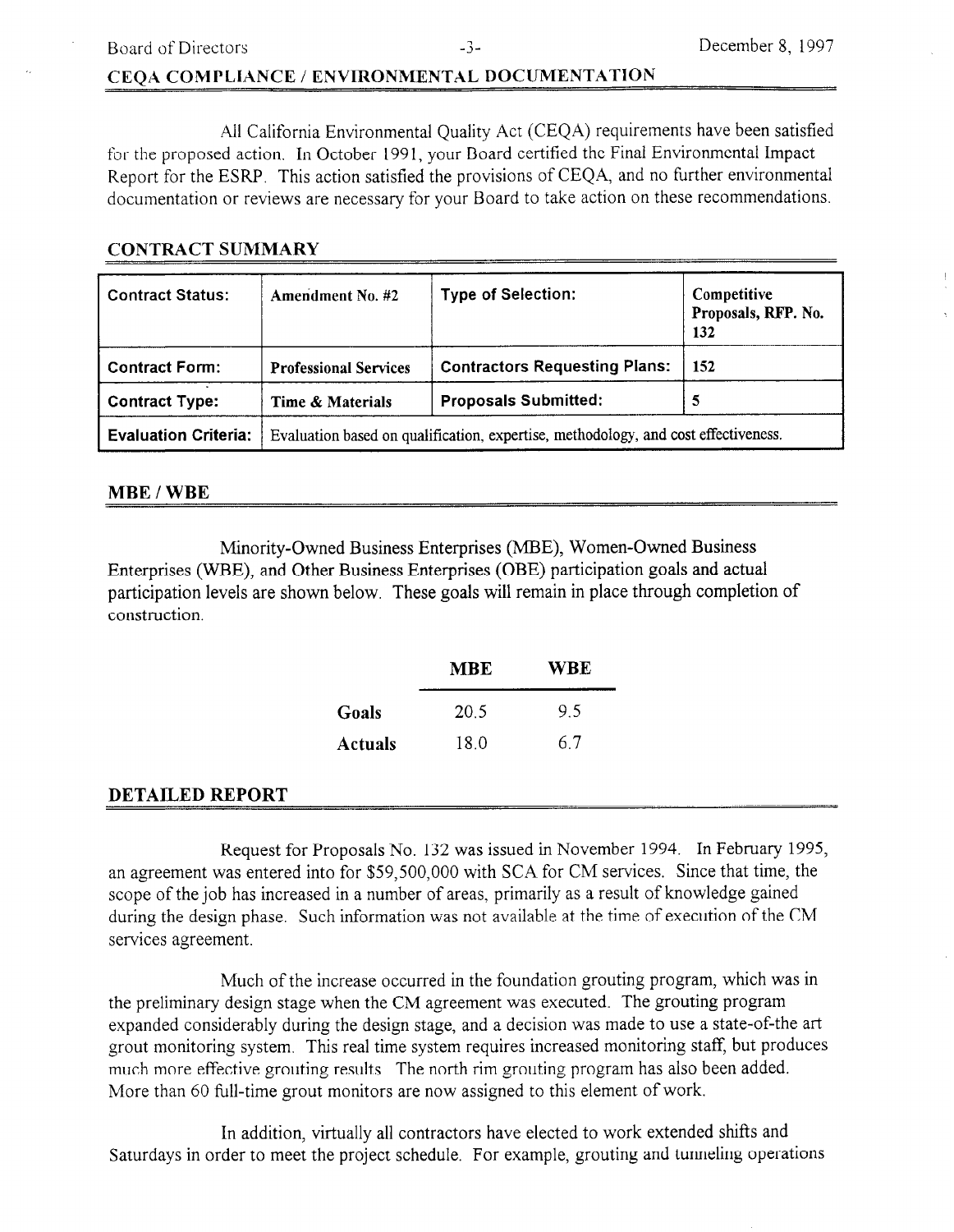#### Board of Directors **-4** - **December 8, 1997**

take place around the clock, on triple S-hour shifts. SCA has in turn increased its inspection staff for multiple-shift operations, which increases inspection cost. DSOD has also mandated a higher trequency of tests and increases in laboratory testing have been required to support this increased testing frequency SCA has also supplemented its MBE/WBE monitoring programs, and added specialty expertise in labor relations and safety, which were not previously planned. Over 50 fulltime personnel have been added to the project for this purpose.

The construction management team is a joint effort between SCA and Metropolitan staff. As the work has developed, SCA has filled more positions than originally planned which has increased CM costs. This, however, is being accomplished at a very favorable fee schedule which will remain unchanged through project completion. SCA is also the major procurement arm for the CM team, and the costs of this effort have increased to support this larger role.

Our evaluation of inspection, laboratory, and grout monitoring activities has disclosed that personnel needs are the minimum required to perform services consistent with the quality requirements of the project.

To that end, a \$20,500,000 increase in Appropriation No. 15 123 is required to finance budgeted costs for construction management services through November 1998. As noted above, the total cost of these services will be re-estimated and a final request for funds will be made at that time. The total cost of this agreement is estimated at \$99,434,000. Because these costs have been anticipated for some time, the total estimated cost of the project at completion remains unchanged at \$1,972,100,000 (see Attachment A). On Attachment A, a redistribution of budget and appropriation has been reflected. This is due to construction contracts using their contingencies and a draw down of management reserve funds.

DGM/hjg

W:\DVRP\BOD\BODSCA.BOD

Attachment(s)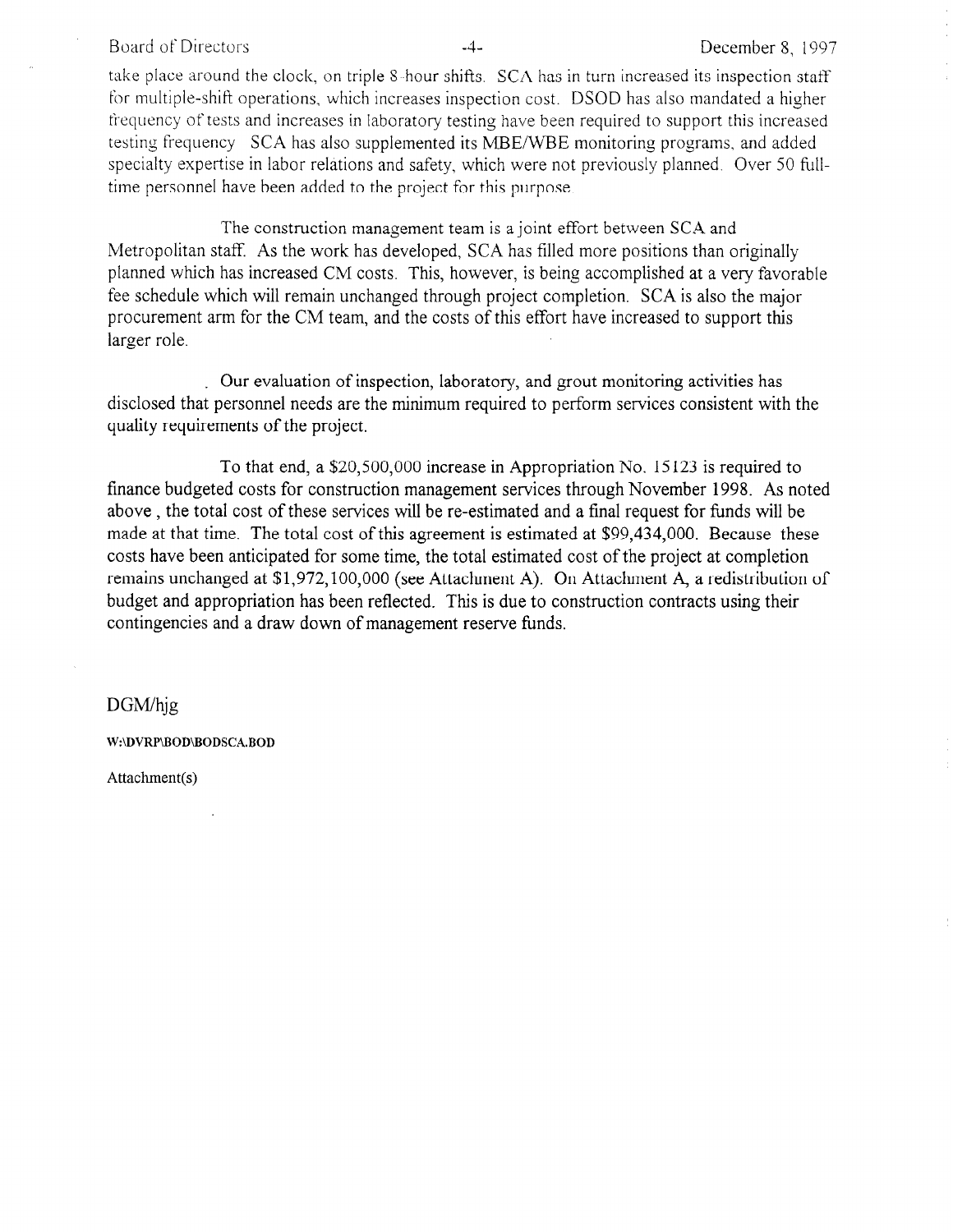$\bar{q}$ 

J.

## FINANCIAL STATEMENT Eastside Reservoir and Related Facilities (Program No. 15 133-S)

### Project Summary:

# Total Project

|              | Current<br><b>Budget</b> | Redistributed<br><b>Budget</b> | Current<br>Appropriation | Redistributed<br>Appropriation |
|--------------|--------------------------|--------------------------------|--------------------------|--------------------------------|
| Planning     | \$<br>15,000,000         | \$<br>15,000,000               | \$.<br>15,000,000        | \$<br>15,000,000               |
| $Land*$      | 360,000,000              | 358,000,000                    | 334,000,000              | 334,000,000                    |
| Mitigation*  | 32,681,000               | 32,681,000                     | 32,681,000               | 32,681,000                     |
| Design       | 143,158,000              | 164,212,595                    | 126,973,000              | 139, 371, 439                  |
| Construction | 1,181,260,000            | 1,265,570,245                  | 1,121,790,279            | 1,147,275,741                  |
| Recreation   | 58,000,000               | 60,736,000                     |                          |                                |
| Contingency  | 182,001,000              | 75,900,160                     | 108,607,721              | 70,723,820                     |
| <b>TOTAL</b> | \$1,972,100,000          | \$1,972,100,000                | \$1,739,552,000          | \$1,739,552,000                |

\* Land costs include \$28.3 million for land purchases at the Santa Rosa Plateau and Shipley Reserve which, when added to non-real estate mitigation costs of \$32.7 million, results in a total mitigation value of \$61 million.

The total cost breakdowns for Authorization Nos. 40 and 41 to Appropriation No. 15123 are shown below:

|                                                                                                                                             | <b>AUTHORIZATION</b><br>NO. 40 | <b>AUTHORIZATION</b><br>NO. 41 | <b>REDISTRIBUTED</b><br><b>AUTHORIZATION</b><br>NO. 41 |
|---------------------------------------------------------------------------------------------------------------------------------------------|--------------------------------|--------------------------------|--------------------------------------------------------|
| Labor:<br>Preliminary Engineering, Final<br>Engineering, and Preparation<br>of Specifications<br><b>Construction Management</b><br>Support, | S<br>26,878,000                | \$<br>26,878,000               | \$<br>26,878,000                                       |
| Contract Administration,<br><b>Inspection and Survey</b>                                                                                    | 34,363,000                     | 34,363,000                     | 40,052,921                                             |
| Labor Subtotal                                                                                                                              | 61,241,000                     | 61,241,000                     | 66,930.921                                             |
| Materials and Supplies                                                                                                                      | 49,902,698                     | 49,902,698                     | 49,902,698                                             |
| Right of Way Acquisition<br>Incidental Expenses                                                                                             | 303,500,000<br>18,537,000      | 303,500,000<br>18,537,000      | 303,500,000<br>18,537,000                              |
| Professional Services                                                                                                                       | 225,099,000                    | 245,599,000                    | 257,997,439                                            |
| Operating Equipment Use                                                                                                                     | 1,480,000                      | 1,480,000                      | 1,480,000                                              |
| Administrative Overhead                                                                                                                     | 31,336,000                     | 31,336,000                     | 31,336,000                                             |
| Construction                                                                                                                                | 922, 767, 237                  | 922, 767, 237                  | 942,562,778                                            |
| Contingencies                                                                                                                               | 108,607,721                    | 108,607,721                    | 70,723,820                                             |
| Reimbursable from Agencies                                                                                                                  | $-3,918,656$                   | $-3,918,656$                   | $-3,918,656$                                           |
| <b>TOTAL</b>                                                                                                                                | S 1,718,552,000                | \$1,739,052,000                | \$1,739,052,000                                        |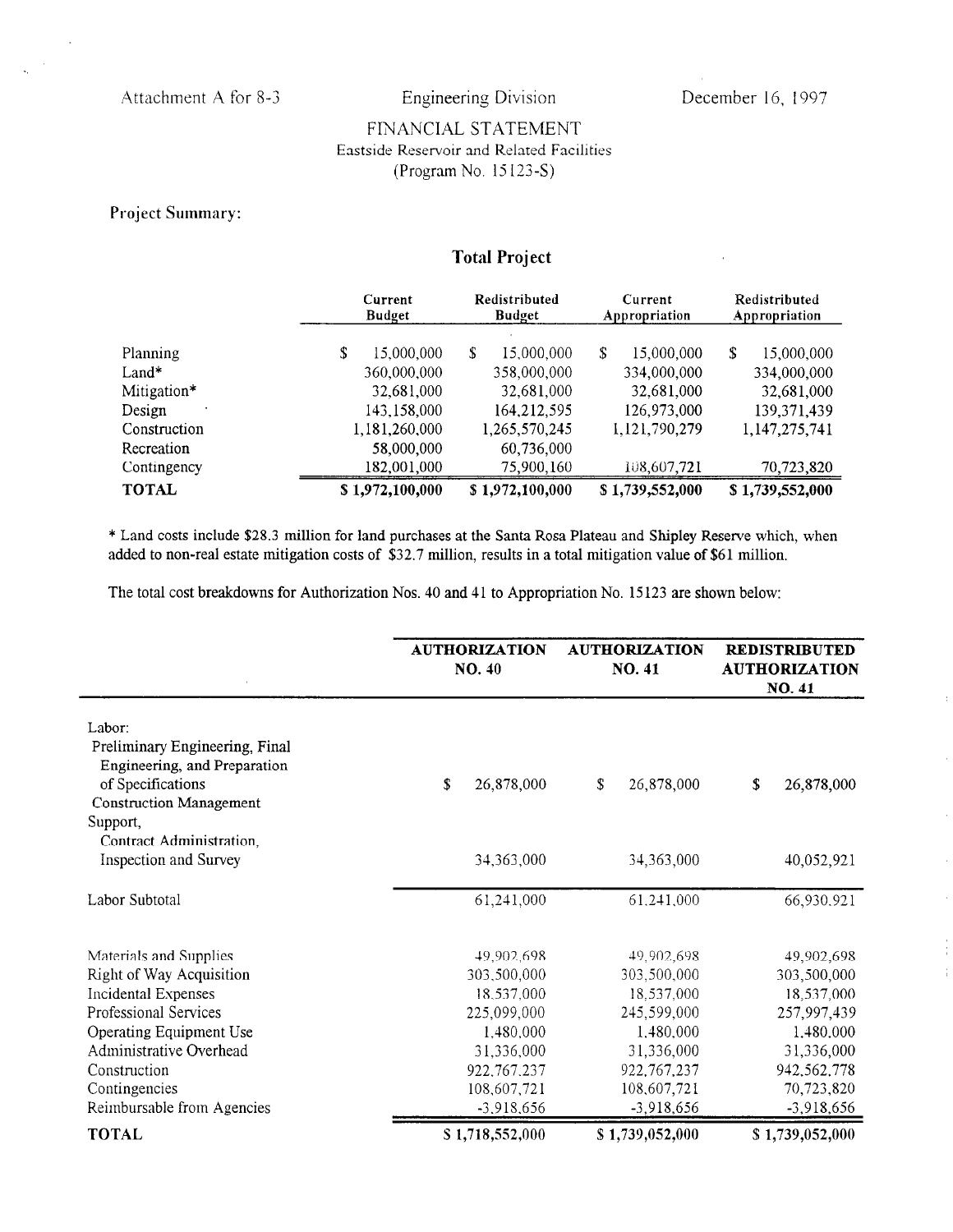# Attachment A for 8-3

 $\bar{z}$  $\bar{\mathcal{A}}$  $\mathcal{L}_{\mathbf{t}}$ 

Engineering Division December 16, 1997

(Program No. 5-5600-11)

Page 2

÷.

 $\bar{z}$ 

 $\frac{1}{3}$ 

# Estimated Funds Required:

| <b>REVISION</b>      | <b>DATE</b>        | <b>AMOUNT</b>   |
|----------------------|--------------------|-----------------|
| Revision No. 1       | November 1, 1989   | \$<br>5,000,000 |
| Revision No. 2       | May 2, 1990        | 45,000,000      |
| Revision No. 3       | November 27, 1990  | 20,000,000      |
| Revision No. 4       | February 19, 1991  | 15,600,000      |
| Revision No. 5       | March 26, 1991     | 12,000,000      |
| Revision No. 6       | September 24, 1991 | 189,100,000     |
| Revision No. 7       | January 22, 1993   | 12,300,000      |
| Revision No. 8       | September 17, 1993 | 112,000,000     |
| Revision No. 9       | October 21, 1993   | 1,670,000       |
| Revision No. 10      | June 28, 1994      | 987,000         |
| Revision No. 11      | July 18, 1994      | 952,000         |
| Revision No. 12      | July 25, 1994      | 19,621,000      |
| Revision No. 13      | November 29, 1994  | 94,100,000      |
| Revision No. 14      | December 23, 1994  | 56,758,000      |
| Revision No. 15      | December 23, 1994  | 22,331,000      |
| Authorization No. 16 | February 7, 1995   | 59,500,000      |
| Authorization No. 17 | February 7, 1995   | 23,319,000      |
| Authorization No. 18 | May 8, 1995        | 9,977,000       |
| Authorization No. 19 | November 14,1995   | 540,000         |
| Authorization No. 20 | December 26,1995   | 4,500,000       |
| Authorization No. 21 | December 26,1995   | 440,945,000     |
| Authorization No. 22 | December 26,1995   | 29,400,000      |
| Authorization No. 23 | December 26,1995   | 15,250,000      |
| Authorization No. 24 | January 30, 1996   | 2,160,000       |
| Authorization No. 25 | February 27, 1996  | 390,000         |
| Authorization No. 26 | February 27, 1996  | 3,523,000       |
| Authorization No. 27 | March 26, 1996     | 3,000,000       |
| Authorization No. 28 | April 30, 1996     | 790,000         |
| Authorization No. 29 | April 30, 1996     | 7,600,000       |
| Authorization No. 30 | August 6, 1996     | 3,600,000       |
| Authorization No. 31 | August 6, 1996     | 3,000,000       |
| Authorization No. 32 | August 27, 1996    | 16,400,000      |
| Authorization No. 33 | August 27, 1996    | 315,000,000     |
| Authorization No. 34 | September 24, 1996 | 2,876,000       |
| Authorization No. 35 | November 5, 1996   | 863,000         |
| Authorization No. 36 | November 5, 1996   | 74,700,000      |
| Authorization No. 37 | December 17, 1996  | 48,800,000      |
| Authorization No. 38 | January 30, 1997   | 1,400,000       |
| Authorization No. 39 | August 19, 1997    | 27,900,000      |
| Authorization No. 40 | August 19, 1997    | 7,400,000       |
| Authorization No. 41 | December 16, 1997  | 20,500,000      |
| Remaining            |                    | 233,048,000     |
| <b>TOTAL</b>         |                    | \$1,972,100,000 |